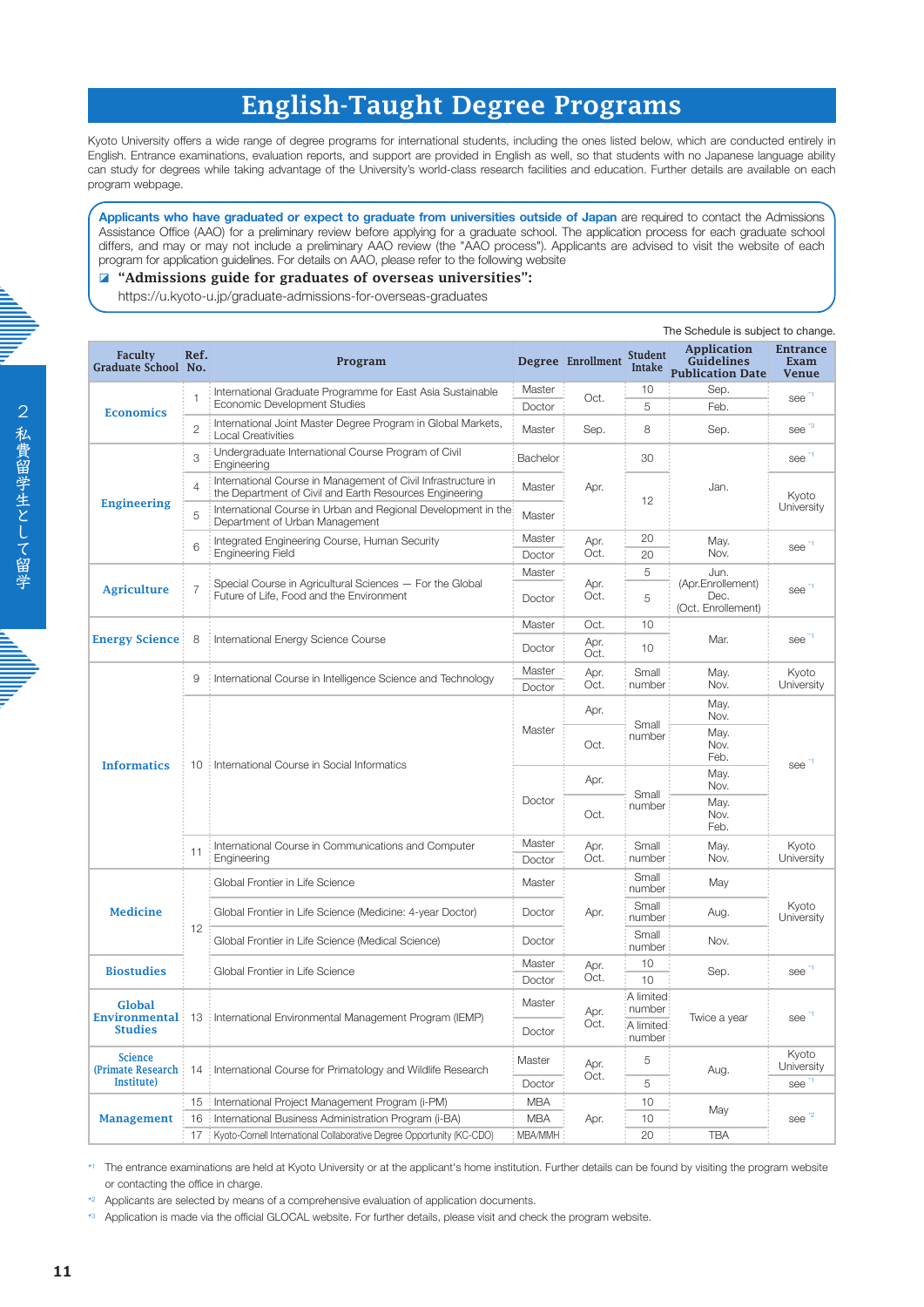# **01 International Graduate Programme for East Asia Sustainable Economic Development Studies**

**Enrollment:** October **Student Intake:** Master: 12, Doctor: 5 **Degree:** Master's Degree, Doctoral Degree **Website:** http://www.econ.kyoto-u.ac.jp/kueac/

#### **Programme Description:**

There are a number of challenges that East Asia must address if it is to maintain its economic role as one of the leaders of the world.

 These include challenges relating to environmental stability, food and energy supplies, uneven development between agricultural and industrial sectors, widening income disparities and aging populations, and accountability of government and business sectors.

 This programme is designed to provide international students with both advanced academic knowledge and practical skills. Our academic year begins in October. Students are from a variety of countries including China, South Korea, Indonesia, Thailand, Malaysia, Philippines, Viet Nam, Uzbekistan, France, Germany, Italy, Turkey, Egypt, UK, Belgium, Spain, USA, Mexico and Japan. The programme is offered in English, and Japanese language skills are not required at the time of admission. The Master's programme offers both basic and advanced courses through which students can enjoy a comprehensive curriculum.

 The Doctoral programme offers Overseas Field Research and International Graduate Student Workshop subjects through which students further develop a deep understanding of the current issues in East Asia.

 In addition to classes designed specifically for this programme, students will participate in selected courses at the Graduate School of Economics as well as other graduate schools. Students will develop academic knowledge and practical skills in international setting.

 We offer many opportunities to conduct field research at diverse sites such as large manufacturing plants and small factories, cuttingedge businesses and rural farming communities throughout East Asia so that students can develop a multidisciplinary and critical sense of reality. These are all needed to contribute to sustainable development in East Asia as academic researchers, government officials, or social entrepreneurs.

#### **02 International Joint Master Degree Program in Global Markets, Local Creativities**

**Enrollment:** September **Student Intake:** 8 **Degree:** Master's Degree **Website:** http://www.econ.kyoto-u.ac.jp/en/glocal/

#### **Programme Description:**

The Graduate School of Economics, Kyoto University launched a new graduate program, "International Joint Master Degree Program in Global Markets, Local Creativities," in September 2021. This is a two-year master's degree program in which students study at the University of Glasgow (UK) for 6 months, at the University of Barcelona (Spain) for 6 months, and at Kyoto University (Japan) for 12 months. All classes are offered in English. Upon completion of the jointly established degree program, graduates will receive a single joint degree conferred by the three universities. The joint degree program is one of several "study tracks" on an integrated international program called "GLOCAL" which is comprised of a seven-university consortium. The GLOCAL program aims to provide students with interdisciplinary and international academic training and practical skills through the complementary and interdisciplinary expertise, resources and networks of seven leading universities in seven innovative cities.

# **03 Undergraduate International Course Program of Civil Engineering**

**Enrollment:** April **Student Intake:** 30 **Degree:** Bachelor's Degree **Website:** https://www.s-ge.t.kyoto-u.ac.jp/int/en **E-mail:** icp\_ug@t.kyoto-u.ac.jp

#### **Course Description:**

This four-year international course leads to a Bachelor of Engineering degree from the Undergraduate School of Civil, Environmental and Resources Engineering.

The course aims to cultivate human resources capable of designing and managing civil infrastructures while considering global environmental issues around urban and regional areas, particularly in Asian and African countries.

 In the first and second years, students are required to take courses in fundamental mathematics, physics and liberal arts. Scientific English and basic Japanese lectures are also available. From the second year, specialized civil engineering lectures are given, including those on environmental engineering and earth resources, and energy science. For the first three years, all lectures are given at Yoshida Campus. In the fourth (final) year, students with sufficient credits may join a research group and relocate to Katsura or Uji Campus. Each student will undertake research for their bachelor thesis at their designated laboratory. The thesis is presented and examined in February of the final year, in order to graduate in March. Related courses: master's courses in the Management of Civil Infrastructure, and Urban and Regional Development in addition to a doctoral course in Human Security Engineering.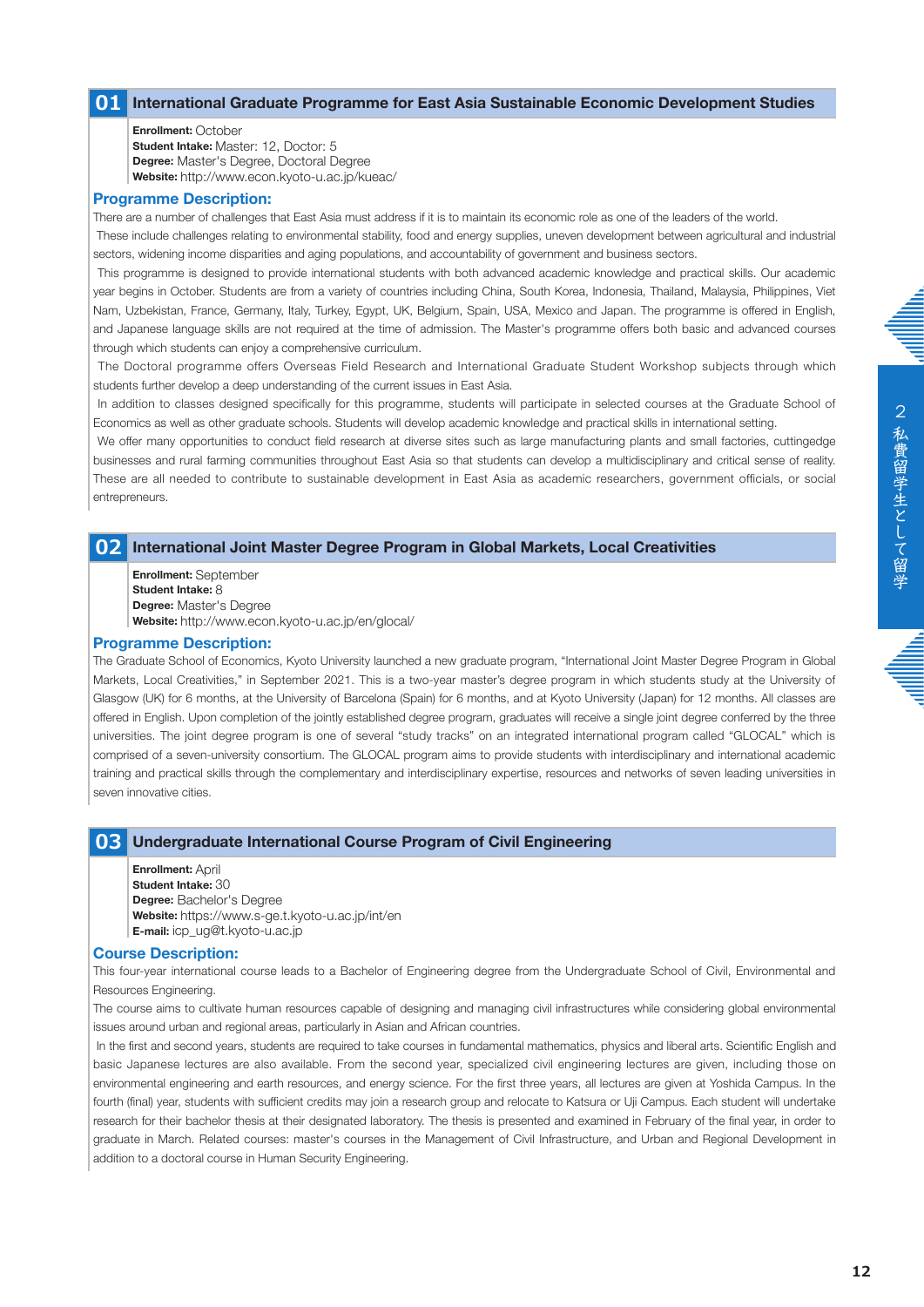# **04 International Course in Management of Civil Infrastructure in the Department of Civil and Earth Resources Engineering**

# **Enrollment:** April

**Student Intake:** 12 (combined capacity with the International Course in Urban and Regional Development in the Department of Urban Management)

**Degree:** Master's Degree

**Website:** https://www.ce.t.kyoto-u.ac.jp/mci/en/

**E-mail:** icp\_master@t.kyoto-u.ac.jp

#### **Course Description:**

This is a two-year program leading to a Master of Engineering degree. This course aims to cultivate human resources capable of managing civil infrastructures and addressing environmental issues. Several issues are in focus, such as; achieving a stable supply of natural resources and harmonize human activities with the global environment; the development of fundamental key technologies that support public infrastructure and energy development; the creation and development of new versatile technologies and design methods concerning the construction, improvement, operation, and maintenance of public infrastructure and disaster mitigation measures, as well as technologies related to the exploration, development, and utilization of the natural environment, natural resources and energy. Such issues are approached by the framework of applied mechanics and computational mechanics with the integration of theoretical and experimental works.

# **05 International Course in Urban and Regional Development in the Department of Urban Management**

#### **Enrollment:** April

**Student Intake:** 12 (combined capacity with the International Course in Management of Civil Infrastructure in the Department of Civil and Earth Resources Engineering)

**Degree:** Master's Degree

**Website:** https://www.um.t.kyoto-u.ac.jp/urd/en/

**E-mail:** icp\_master@t.kyoto-u.ac.jp

#### **Course Description:**

This is a two-year program leading to a Master of Engineering degree. The department aims to make advances in social analysis technology utilizing urban engineering, traffic engineering, and environmental system engineering to analyze human activities in cities.

 Research is conducted in urban planning and traffic planning to realize safe and sustainable urban systems. Advances in urban infrastructure relating to building foundations and rivers are examined. The department is working to establish methodologies and engineering techniques for the comprehensive management of urban systems, incorporating assessments of the sustainability of cities based on cutting-edge research and an interdisciplinary perspective that embraces the social sciences and humanities. Advanced information communication technology is integrated with social infrastructure technology in order to realize sustainable, safe, and internationally competitive urban systems that can ensure a high quality of life. Lectures and seminar-based subjects are designed for students to independently plan, implement, summarize and present research results from project surveys and company seminars.

# **06 Integrated Engineering Course, Human Security Engineering Field**

**Enrollment:** April/October

**Student Intake:** Master: 20, Doctor:20 **Degree:** Master's and Doctoral Degree **Website:** http://hse.gcoe.kyoto-u.ac.jp/ **E-mail:** contact@hse.gcoe.kyoto-u.ac.jp

#### **Course Description:**

This is a master and doctoral program with a solid interdisciplinary education in the core fields and the four related fields: urban governance, urban infrastructure management, health risk management, and disaster risk management. Studies on these related topics will foster researchers and engineers who have the ability to integrate and apply their knowledge toward ensuring urban human security, while contributing to advances. We aim to instill the following qualities in our academics: creativity (to go beyond the boundaries of the existing specialized fields); internationality (the ability to present and debate research in English, perform education and research activities overseas, and build an international human network); and independence (the ability to plan research, lead education and research, secure research funds, and solve problems in the field). The availability of core content in English and overseas internships for training in the field help students achieve these program objectives. Students who proceed to the Integrated Course in Human Security Engineering must complete the completion requirements of that course, rather than those of the department in which they are enrolled. Upon completion of the course, they will be certified as a graduate of the Human Security Engineering Education Program and receive a program certificate in addition to their degree certificate.

# **07 Special Course in Agricultural Sciences — For the Global Future of Life, Food and the Environment**

**Enrollment:** April/October

**Student Intake:** Master: 5, Doctor: 5

**Degree:** Master's Degree, Doctoral Degree

**Website:** http://www.kais.kyoto-u.ac.jp/english/global30/

**E-mail:** agrig30@adm.kais.kyoto-u.ac.jp

**13**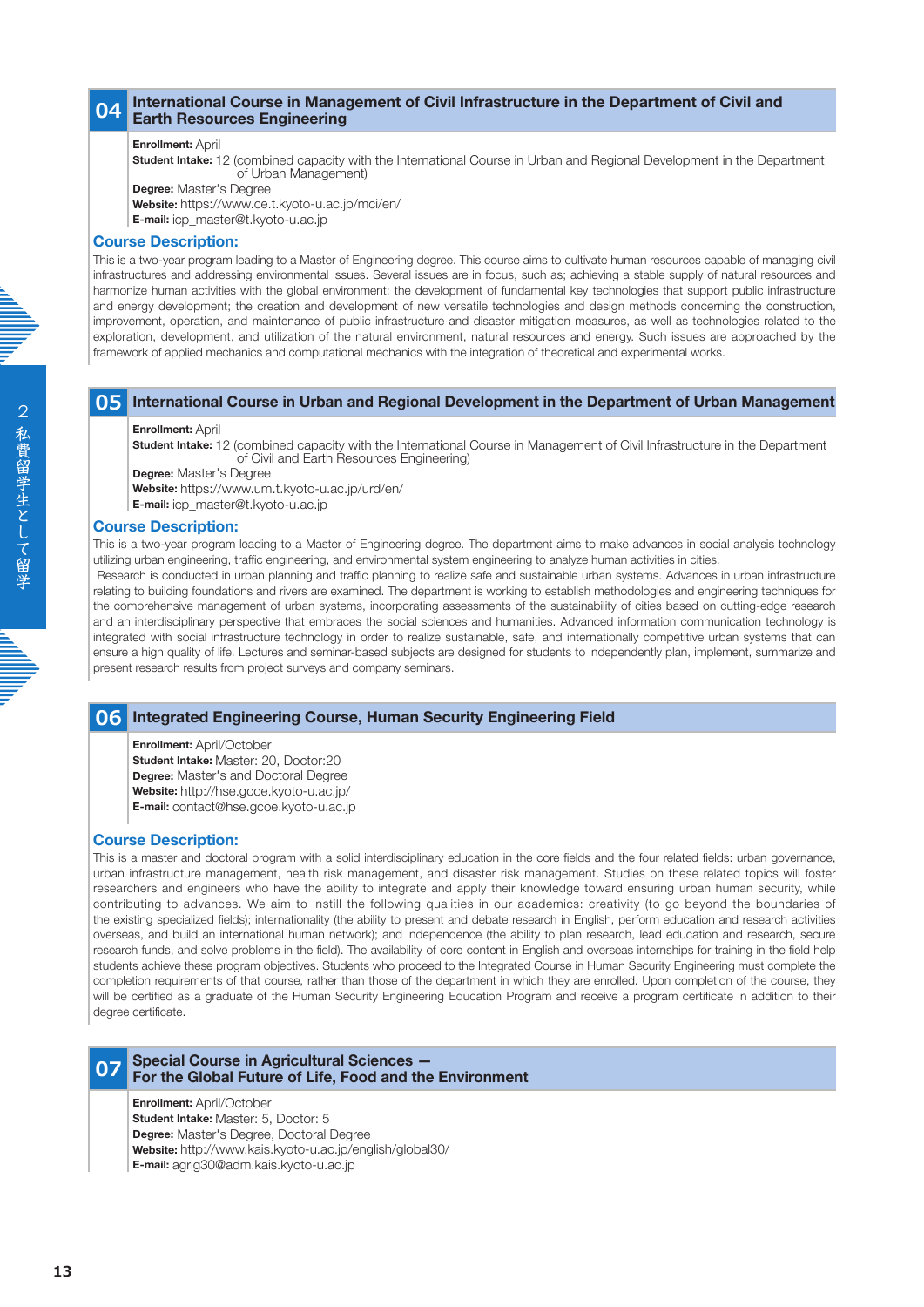#### **Course Description:**

This course aims to develop the next generation of human resources with advanced research abilities, profound knowledge and an international perspective in the fields of life, food and the environment. Master's and doctoral students in this course can study a diverse range of agricultural, life and environmental sciences: Agronomy and Horticultural Science, Forest and Biomaterials Science, Applied Life Sciences, Applied Biosciences, Environmental Science and Technology, Natural Resource Economics, and Food Science and Biotechnology. We will examine the social effects of agriculture, such as the results of adopting various farming approaches. Each student will benefit by having several supervisors for their research guidance. The curriculum offers courses in the fields of natural and environmental sciences, geography, economics and information systems. Lectures are given by international teaching staff. Seminars and experimental courses are given by the course supervisors.

# **08 International Energy Science Course**

**Enrollment:** Master's-October, Doctoral-October/April **Student Intake:** Master: 10, Doctor:10 **Degree:** Master's Degree, Doctoral Degree **Website:** http://www.energy.kyoto-u.ac.jp/en/ **E-mail:** intl@energy.kyoto-u.ac.jp

#### **Course Description:**

The International Energy Science Course (IESC) Master's Program teaches students about energy systems from a broad, crossdisciplinary perspective, along with in-depth understanding of their own major. Teaching in each major takes place within the three departments of the Graduate School of Energy Science. All students must complete course work and research equating to 30 credits, and successfully defend their Master's thesis (15 thesis credits). The IESC doctoral program provides the international students and researchers who have a Master's degree (or equivalent) an opportunity to further their studies toward a doctoral degree at Kyoto University.

 Major available within the course will fall broadly within one of four departments: Socio-Environmental Energy Science (SES), Fundamental Energy Science (FES), Energy Conversion Science (ECS), and Department of Energy Science and Technology (EST) \*<sup>1</sup> .

SES leads the research on the effective use of energy and resources and analysis of energy systems in order to build a sustainable social system within the global environment, while FES offers graduate students fundamental science education and conduct research to contribute to cleaner energy solutions. ECS conducts research and education in generation, conversion, control and utilization of various kinds of energy in focus on efficient and clean energy. EST conducts education and research on the development of more efficient utilization of direct and indirect energy supplies based on disciplines such as resources, metallurgical, mechanical and electrical engineering. \* 1 IESC of EST is available only for DOCTORAL programs.

#### **09 International Course in Intelligence Science and Technology**

#### **Enrollment:** April/October

**Student Intake:** a small number of students

**Degree:** Master's Degree, Doctoral Degree

**Website:** http://www.i.kyoto-u.ac.jp/en/introduction/g30.html

**E-mail:** jyoho-kyomu@mail2.adm.kyoto-u.ac.jp

#### **Course Description:**

This course focuses on clarifying the mechanisms of information processing and applying that expertise to the development of versatile highlevel applications. We study not only how computer systems achieve and transcend human cognitive ability in vision, auditory, language understanding, but also the psychology, brain science, and biological information. The curriculum offers a wide range of topics covering mathematics and information science, including discrete algorithm, intelligent algorithm, statistics, machine learning, pattern recognition, cognitive science, biological information, etc. These theories are explored as students investigate how technologies are applied to an application-oriented research project. In our department, we work with algorithmic principles; make use of state-of-the-art technologies; and inspire students to take their knowledge and imagination into new studies.

#### **10 International Course in Social Informatics**

**Enrollment:** April/October

**Student Intake:** a small number of students

**Degree:** Master's Degree, Doctoral Degree

**Website:** http://www.i.kyoto-u.ac.jp/en/introduction/g30.html

**E-mail:** jyoho-kyomu@mail2.adm.kyoto-u.ac.jp

#### **Course Description:**

This course assumes that the information is the most important concept in society and that its proper management helps to answer societal needs and problems, which, nowadays, are subject to rapid changes as technological advances are made. Our department provides opportunities to study ICT technologies and social information systems in the areas of information management, multi-agent systems and system dynamics. In the area of information management the following content will be explored: databases, information retrieval, web information management, distributed information systems, information organization and retrieval, information systems design for object-oriented design/analysis and programming, database design, user interface design, web information systems design, and information systems analysis including data mining. In the area of multi-agent systems, students delve into business processes and services computing. In the area of content, students learn system dynamics, environmental issues, GIS, field research and statistics.

 Biosphere informatics and information system analysis will be also taught. In the area of social informatics, topics will include information security, information economy, digital rights, digital ethics and IT policy and agenda.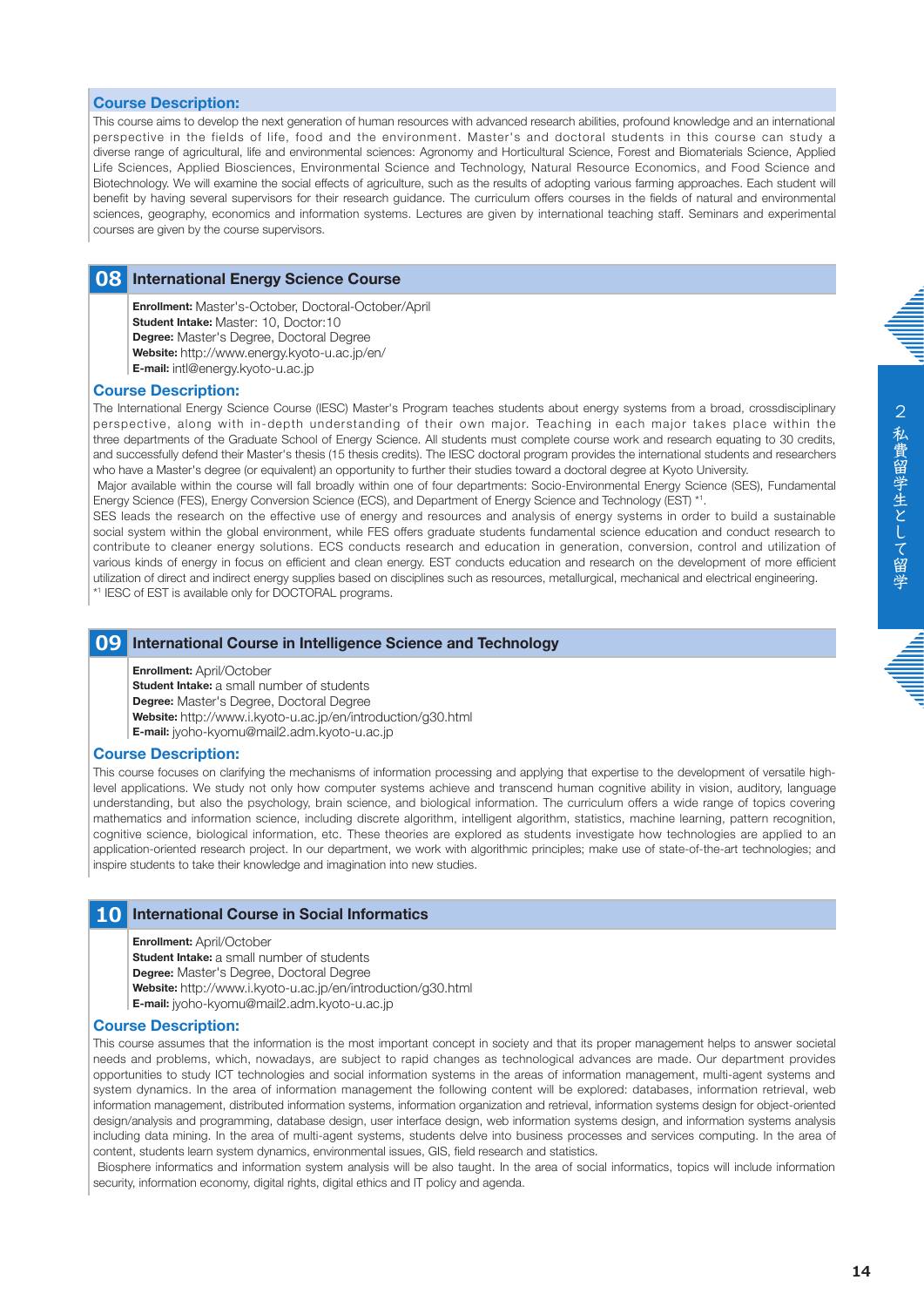# **11 International Course in Communications and Computer Engineering**

#### **Enrollment:** April/October

**Student Intake:** a small number of students **Degree:** Master's Degree, Doctoral Degree **Website:** http://www.i.kyoto-u.ac.jp/en/introduction/g30.html **E-mail:** jyoho-kyomu@mail2.adm.kyoto-u.ac.jp

#### **Course Description:**

The focus of this course lies in the theoretical aspects of modern information technologies, principally, the design and analysis of algorithms, computational complexity, and discrete mathematics related to computer science.

 Two introductory graduate classes are provided, neither of which is designed solely for international students. *Introduction to Algorithms and Informatics* is an introductory class for non-specialists. Lectures cover various aspects of modern computer science, particularly the fundamentals of algorithm design and analysis, data structures, and important concepts such as linear programming, randomization, heuristics and approximation. *Theory of Computational Complexity* is an introduction to the field of computational complexity, which aims at classifying computational problems according to their difficulty by investigating the amount of resources needed to solve them.

 The class covers both the foundations of computational complexity and more advanced topics such as hardness of approximation and communication complexity. For both classes no specific technical background is required. Other classes given in English are *System Verification, System-Level Design Methodology for SoCs, and Atmospheric Measurement Techniques*. Students can also take the general Perspectives in Informatics seminars, as well as classes in the other two international courses offered by the School of Informatics.

# **12 Global Frontier in Life Science**

**Enrollment:** Graduate School of Biostudies: Master's - April/October, Doctor - April/October Graduate School of Medicine: Master's - April, Doctor - April

**Student Intake:** Graduate School of Biostudies: Master's - 10, Doctor - 10

Graduate School of Medicine: Master's - Small Number, Doctor - Small Number

**Degree:** Master's Degree, Doctoral Degree

**Website:** Graduate School of Biostudies: https://www.lif.kyoto-u.ac.jp/e/

Graduate School of Medicine: https://www.med.kyoto-u.ac.jp/en/ **E-mail:** Graduate School of Biostudies: 150kyomu@adm.lif.kyoto-u.ac.jp

Graduate School of Medicine: kyoumu-in@mail2.adm.kyoto-u.ac.jp

# **Course Description:**

The Graduate Schools of Biostudies and Medicine offer a joint three-year Doctoral Program. This program aims to educate worldclass scientists in the fields of life and medical sciences to contribute to the advancement of basic science and human welfare. The Graduate School of Medicine also offers a four-year Doctoral Degree of Medical Science. These two graduate schools hold independent entrance examinations (to be announced on the respective websites above), and accept up to ten applicants. Related joint Master's programs are offered by the Graduate School of Medicine and by the Graduate School of Biostudies. These programs are open to both international and domestic students, and are held entirely in English, including the entrance examinations, lectures, experiments and discussions.

# **13 International Environmental Management Program (IEMP)**

**Enrollment:** April/October

**Student Intake:** Master: A limited Number, Doctor: A limited Number

**Degree:** Master's Degree, Doctoral Degree

**Website:** https://www2.ges.kyoto-u.ac.jp/en/

**E-mail:** 160tikyukankyoumu@mail2.adm.kyoto-u.ac.jp

# **Program Description:**

The Graduate School of Global Environmental Studies (GSGES) has established the International Environmental Management Program (IEMP) to strengthen educational and research opportunities for international students. GSGES offers a Doctoral Program in Global Environmental Studies for students interested in pursuing environmental research and academic study, and Master's and Doctoral Programs in Environmental Management for students interested in applied environmental management from the local to global levels. Students who join in the International Program will be enrolled in one of these three degree programs.

 GSGES features a multidisciplinary program, with faculty drawn from a variety of disciplines, including engineering, agriculture, economics, law and social sciences. It provides practical education on environmental issues through long-term internships, fieldwork and lecture, as well as discussion-based courses for thesis preparation.